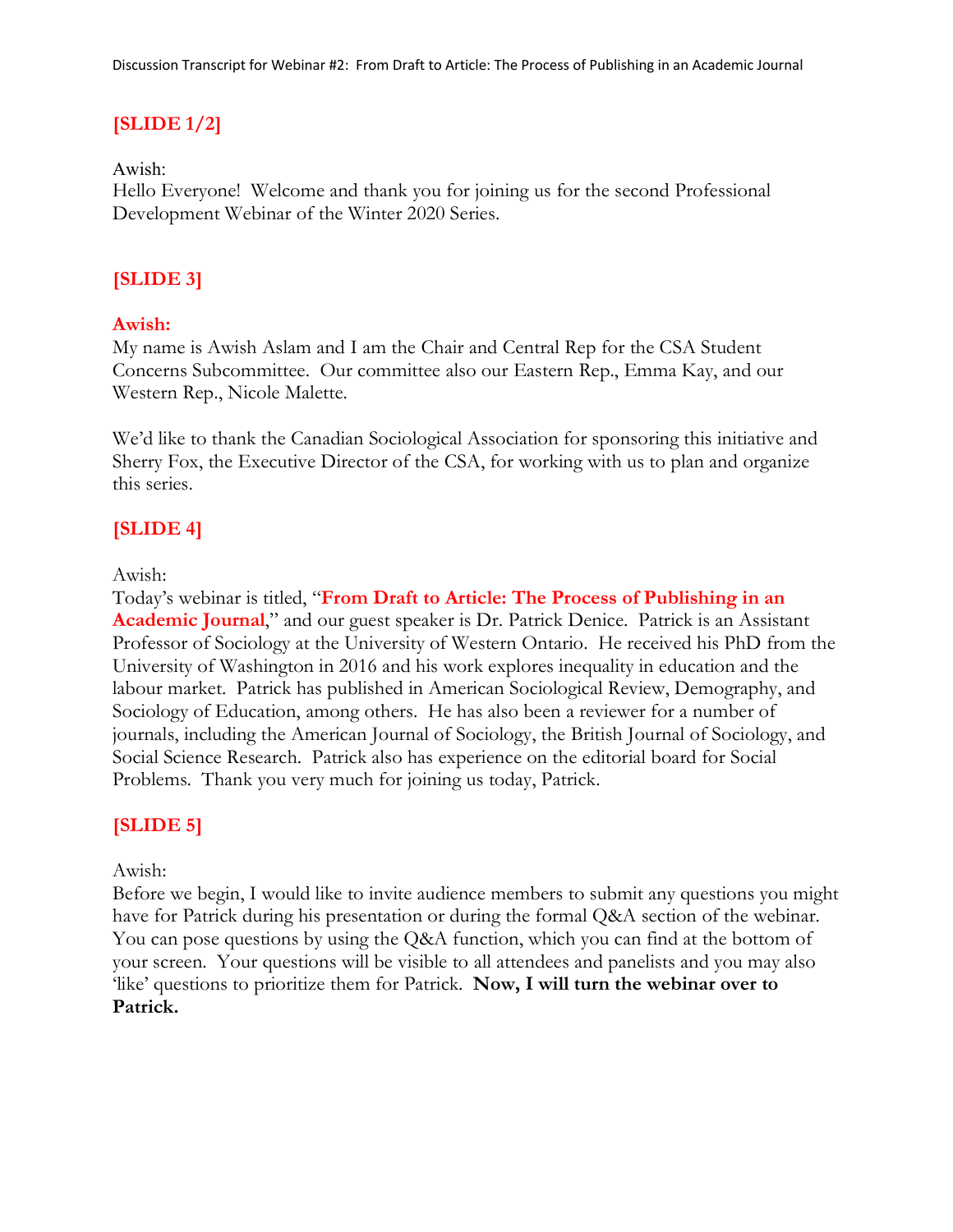# **[SLIDE 6]**

### Patrick:

Great thanks Awish. I'm very happy to be talking to you all about publishing and academic journals but before we get started and we've got just a couple of questions just to see where people are in terms of their experience with publishing and so if you wouldn't mind taking a quick second to answer these two questions.

First, have you ever submitted an abstract to an academic journal and then if so, has one of your submitted papers been extended an invitation to revise and resubmit. Commonly referred to as an R & R. I'll give you a few seconds to answer that question.

All right. So, it looks like most folks here probably have (not unexpectedly) have relatively little experience in publishing an academic journal which I think is why a webinar like this is so important.

## *Note: Audio difficulties experienced at 3:10 in the recording. The webinar resumed at 5:41.*

# **[SLIDE 7]**

Patrick:

Our apologies. For some reason my computer flipped out but we press on!

Before we get started talking about sort of the nuts and bolts of the publication process and I just wanted to briefly cover and why we might want to publish in academic journals. There are lots of reasons and I think the two of the most important include;

- 1. Publishing advances good science. When we publish, we engage in the existing body of knowledge around our topic of interest. We provide our own unique contributions to that knowledge and the publishing process as we'll see helps to validate and control the quality of that research and
- 2. Publishing looks good on our CV. Many search committees whether you're looking for a faculty job or whether you want to work as an analyst at a research or policy center in the government or in some other organization - will want you to demonstrate evidence of your potential as a researcher Publishing serves as proof of that potential you will have demonstrated your ability to ask questions of the research community finds interesting and important and you will have answered those questions with appropriate data and methods.

# **[SLIDE 8]**

## Patrick:

Especially if you're just starting out in academia you might not be aware of all of the potential outlets for your work and there are a lot of options out there to help you think about the journals you might submit to. I have three recommendations.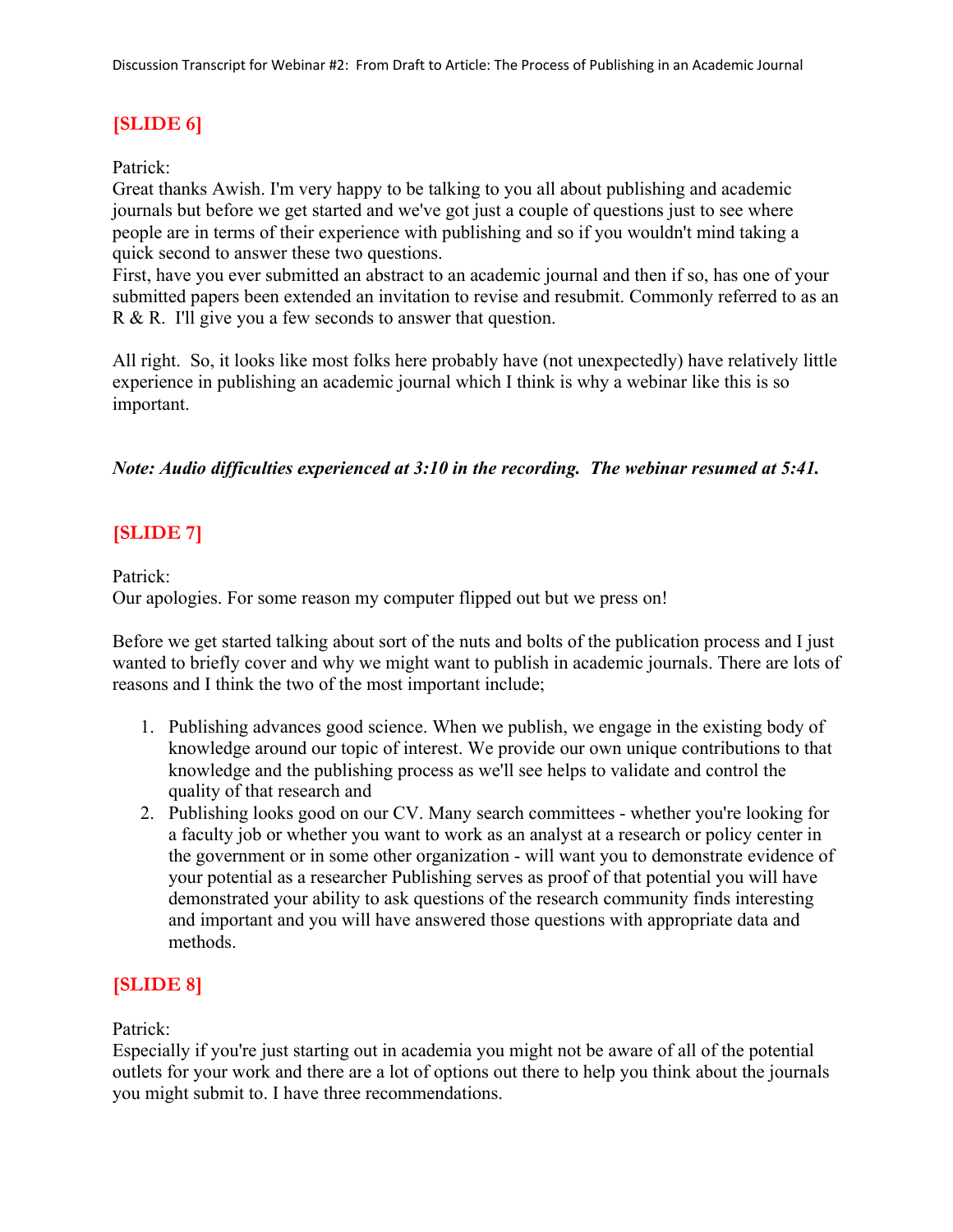- 1. Look to professional association websites. For instance, the American Sociological Association manages 14 sociology journals. Their website also includes yearly editor reports which can give you a sense of what the editors of those journals are looking for, how many submissions they get a year, and how they go about making their editorial decisions.
- 2. Check out the CVs of colleagues, faculty and authors you either cite or who you know work in your area of interest. If I'm working say on a paper about the gender wage gap and I know of a few scholars who also work on that topic, in part because I'm citing and engaging with their work, I might look at their CVs to see which journals have been receptive to their papers and maybe they're good fits for my work too
- 3. There are also listings of journals online. I've included the links here of two of my go-to sites which helpfully organized journals by subject area like demography and education and they allow for easy searching so you can search for particular journals. These sites also include metrics about the journal's reach which brings me to my next point still on this line.

When you've identified a journal or set of journals that you think might be good outlets for your work there are some things to look out for.

- 1. As I've already alluded to, you'll want to have a sense of how good the journals are. Journals certainly vary in their quality. A common metric used to judge a journal's quality is the impact factor. It's not a perfect measure and there are others out there but the impact factor is one measure. It's a measure of how often the average article in the journal has been cited in a given year in sociology. Impact factors around 1.0 are pretty good but there's a lot of variation. Our flagship journal the Canadian Review of Sociology, has an impact factor of over five.
- 2. Pay attention to the scope and aims of the journal. Most journals clearly lay these out somewhere on their website. This information tells you what kind of research the journal is interested in publishing, what topics or research questions are appropriate to the journal, whether the journal specializes in a particular discipline or region of the world, or methodological approach it focuses on. Is the journal open to different kinds of articles so in addition to the usual empirical studies, does the journal also accept book reviews theoretical pieces or overviews of past literature.
- 3. I also scroll through the recently published articles by the journal; both those contained in the past few issues and those that have been accepted but not yet assigned to an issue. On journal websites these are often under a heading like 'online first'. Looking at these recently published articles well help give you a sense of the topics, style, and the methodology preferred by that journal. These are after all articles that the current editor and editorial board have selected so they're probably a good signal of what they're interested in.I'll also say here though that the flip side may also be true. If you've got a paper that is very similar to a recent article in a journal you may want to look elsewhere. Journals have a limited number of pages so if they've just published something on your exact question they may take a pass on the next one they receive.

Finally, beware of predatory journals. There are many legitimate places to send your work but there are also many, many outlets out there that just want to make a buck. How can you tell if a journal is predatory? Well there's two websites that I've listed here that give a list of some of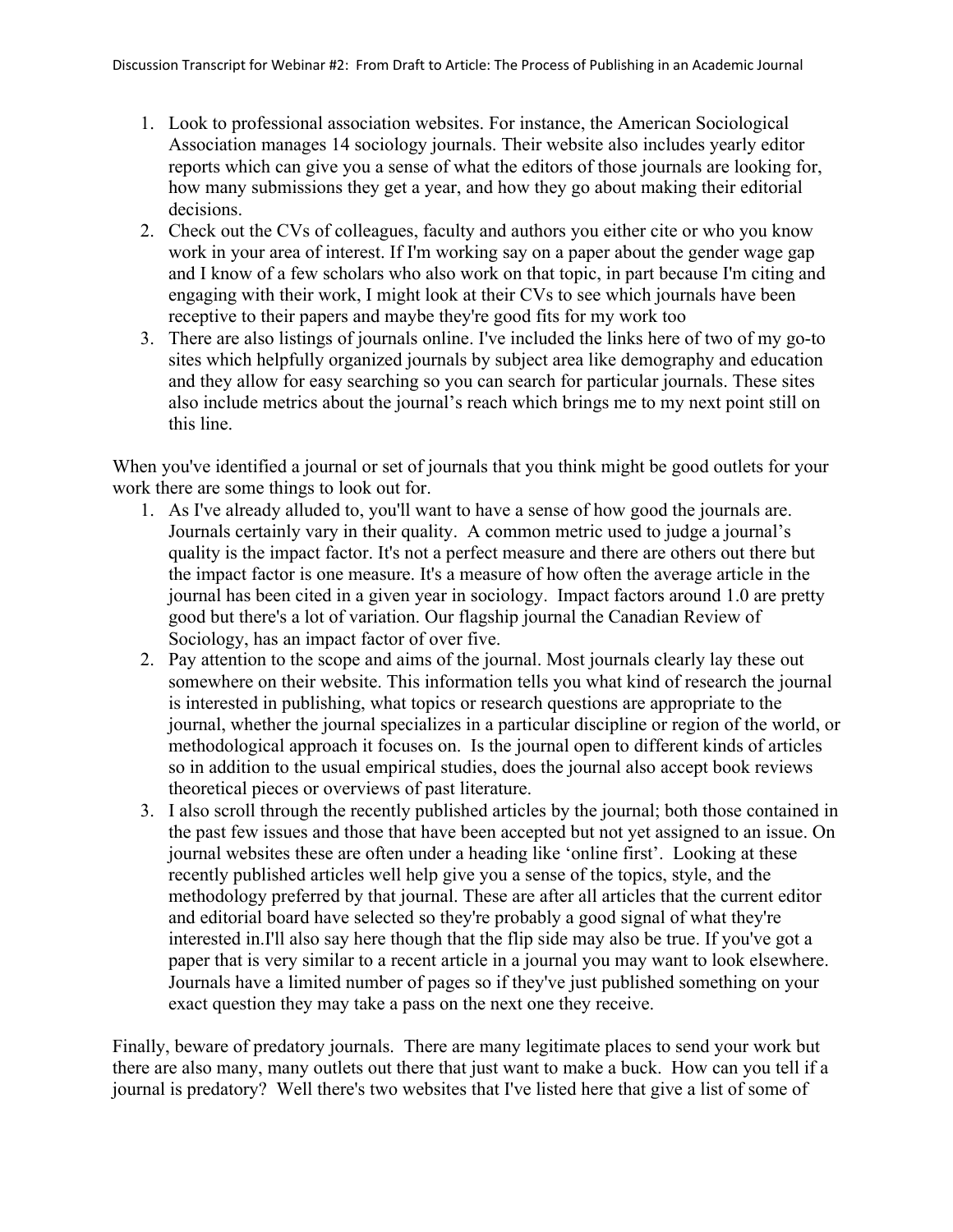those journals. Generally, if you get an email from a journal and the email feels fishy and the email sort of all but assures you that they're going publish your work, they ask if you'll publish a paper that's already been published elsewhere, or they ask for a hefty fee up front, it's probably a scam.

# **[SLIDE 9]**

#### Patrick:

After I get a sense of what journals are out there, I like to narrow them down by asking myself a series of questions. I start with the big picture.

What discipline am I writing in? I do work that sometimes crosses disciplinary boundaries so is the particular paper I'm writing now more sociology, more education, more urban affairs. What's the broad discipline I'm writing within?

Next, think about whether the paper is better suited for a broad or generalist journal or one in a specific field or subfield. If I've decided that the discipline is sociology then do I try to get my work published in a generalist sociology journal like social science research the American Sociological Review or do I think it's better suited for a subfield of sociology like Sociology of Education. The aims and scope sections on journals websites can help you narrow your choices here.

Finally, I look at my own reference list. What journals am I citing for this particular paper? If I'm constantly citing articles from a particular journal or journals, then it's reasonable to think that my paper will be a good fit there. Kind of as an added bonus, journals really appreciate when you cite their own articles.

I'll share with you one of the most helpful pieces of advice that I've received. Always have a list of three journals for a particular paper and link those journals. For instance, I'm working on a paper now. In my ranked list for now (subject to change) are Social Problems, Sociology of Education, and City and Community. I'm going to start by submitting my paper to the first journal on my list. If it gets accepted great if not well, I've already thought about and done the research into other journals that might be appropriate places for my paper. If it gets rejected by our top choice, I'll just turn the paper around pretty quickly and submit my paper to the next journal on my list and I'll come up with a new third journal.

# **[SLIDE 10]**

Patrick:

Now that you've identified some journals that you think would be good fits for your work, what comes next? Well it's time to finish writing and then submit your paper. Just as recently published articles can help you decide on what journal to submit to, once you've chosen a journal it can also help you properly format your paper. Look for instance at those recently published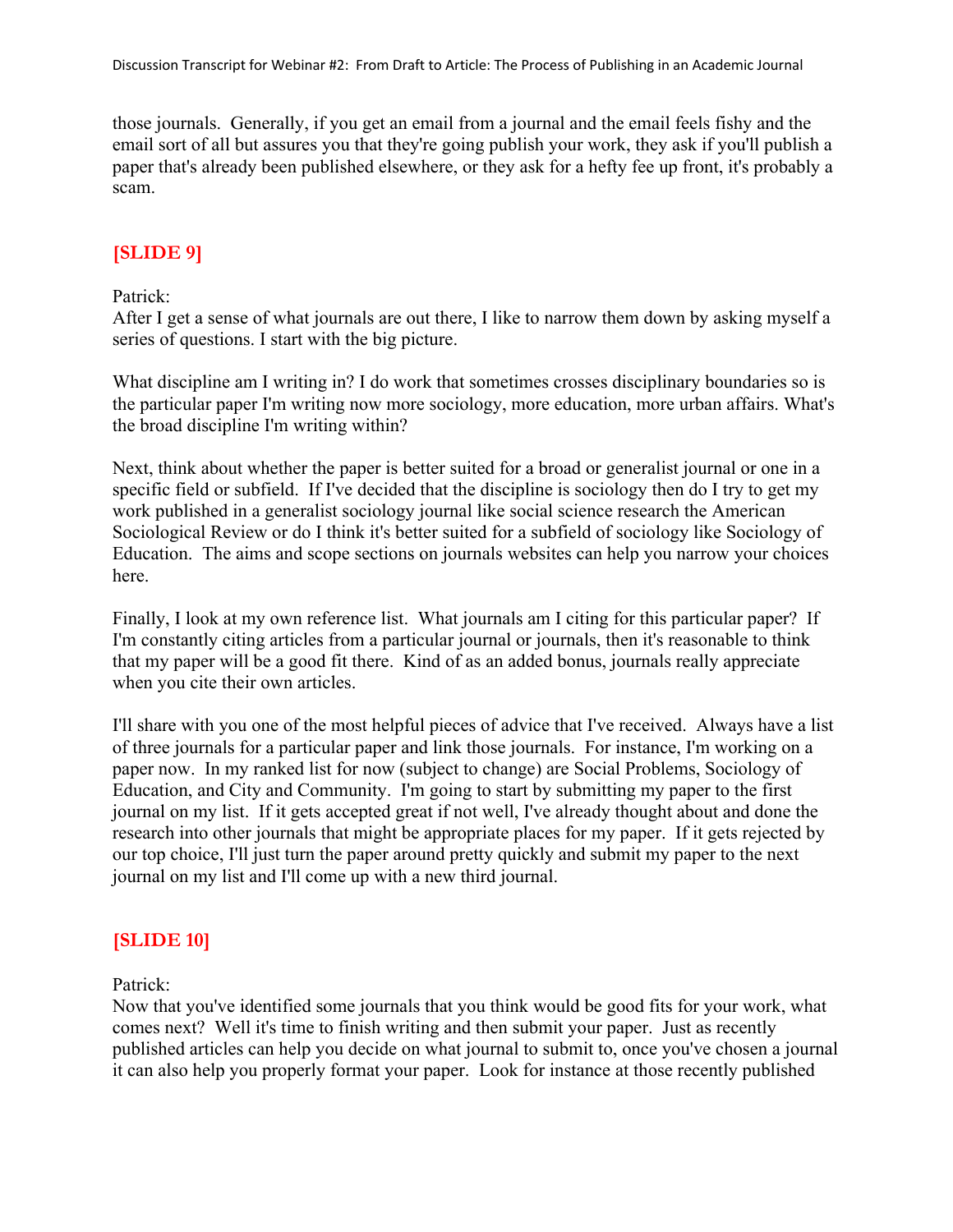articles and how those articles use headings and subheadings, whether they explicitly list hypotheses and expectations, how many tables and figures do they generally have, and how long are each of the sections. Journals will vary in their preferences.

Take a look at the general style and format of recently published articles in that Journal. You'll also want to pay attention to any formatting requirements that the journal has. Most journals have explicit instructions for authors about things like formatting, references using end notes or footnotes, whether to embed tables and figures into the main body of the manuscript or compile them all at the end in a separate section.

Next, know that when you go to submit a manuscript, many journals will ask you for a few other things. For instance, they might ask you for a cover letter addressed to the editor that briefly lays out the aims and contribution of your paper and why you think it's a good fit for their journal in particular. You might also have to prepare a title page with the title, the abstract, your contact information, and some keywords that describe the paper.

As well, most journals will also ask for a blinded copy of the manuscript. Most journals conduct double-blind reviews. That means, you won't know who your reviewers are and your reviewers won't know who you are. The copy of the paper that gets sent to reviewers should have no identifying information. Not your name anywhere.

Finally, just be aware that most journals do charge a small submission fee usually on the order of \$20-\$50 and often there are many journals out there that will waive this fee for graduate students.

# **[SLIDE 11]**

Patrick:

What happens next? You have submitted your paper to a journal. What do you do now? Will you wait how long? That really depends and sometimes that information can be found on the journal's website. In the case of the ASA journals, you could be waiting for as little as a couple days or several months. If you don't hear anything after about 12 weeks of submitting your paper it is okay to very politely send an email and to the editor of the journal asking about the status of your manuscript.

What are you waiting for? Well, you're waiting for the editor to make a decision about your paper. Journals vary widely in the precise details of the process but I thought in this next part that I'd walk you through a typical process.

# **[SLIDE 12]**

## Patrick:

I'm going to use an example from the journal Sociology of Education and specifically we're going to look at what happened to the 264 new papers that journal received in 2018. Of those new manuscripts, the editor makes a decision. They'll either decide to send those papers out for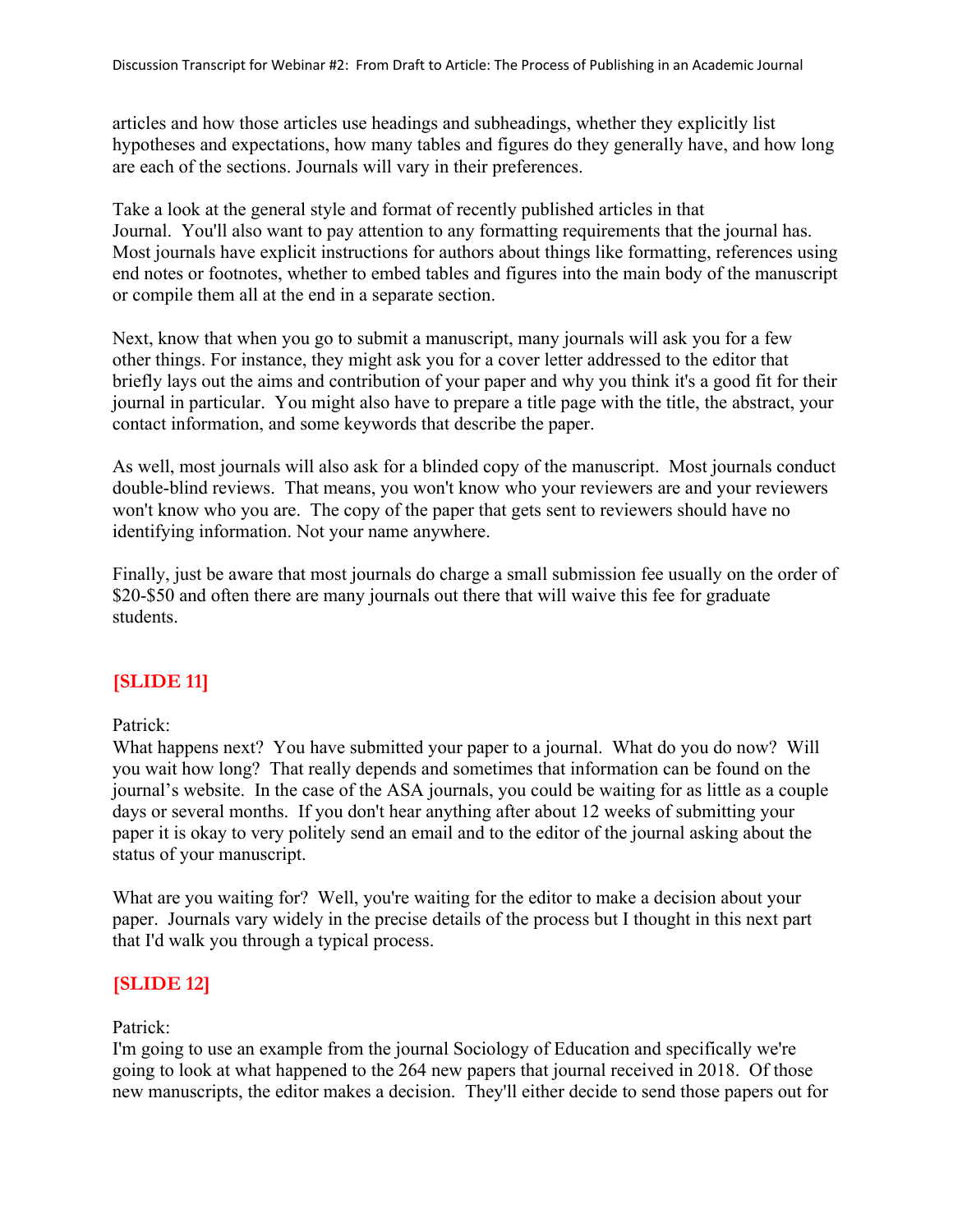external review or what we call desk reject them. Basically, send them back to you the author without sending them to reviewers. This initial decision of whether to send them out for review or whether the desk reject the paper is usually pretty fast. It usually takes about 1 to a few weeks.

We can see here that in 2018 the Sociology of Education editor sent out about 80% of all new papers received and desk rejected 20%. I'll just note here that there's lots of variation among journals. Many journals for instance will reverse those two percentages. They'll opt to send out for review only about 20% and desk reject 80% but this varies widely. But again, we are going to walk through this particular example. At this stage what's the editor looking for? Well, they're looking for formatting. Is your paper formatted in the way that they prefer? Does the paper generally fit the journal scope and aims? Is there a sort of baseline level of quality? Is it reasonably well written? Is there an interesting research question or the data and methods appropriate to that question? Often though the editor at this stage is just skimming your paper. They're probably not reading it in depth.

For those papers that do get sent out for review, you'll likely have to wait a couple months to hear anything back. You probably won't even hear that the paper has been sent out. You just won't have heard that it has been rejected. If a paper gets sent out for external review then the question is, what are those external reviewers looking for? At this point, usually between two and four reviewers (that is other researchers in the field) read your paper much more closely and they provide comments and a recommendation to the editor. They're looking for things like; is there a compelling research question? Is the contribution clearly articulated? If there are theoretical and conceptual framework? Does the paper demonstrate a strong grasp of the literature and where this study fits our the data and methods appropriate to the research question? Is the paper accurate and does it accurately describe the data the findings? Are the tables and figures accurate and the findings interpreted in a way that's grounded in the data? Are tables and figures helpful and clear and do the conclusions synthesize the findings and discuss implications without speaking too far beyond the data?

Each reviewer will submit between one and several pages of comments for the author this is feedback that will be returned to you so you'll actually get to see what they think. Each reviewer will also submit a set of confidential comments and a confidential overall summary recommendation for the editor. They'll tell the editor whether they think the manuscript should be accepted or rejected. The editor takes all of this information from the reviewers into account and makes one of three decisions.

- 1. They can conditionally accept the paper. The paper is more or less perfect as it is and the reviewers found no need for further revision. The editor might have some small suggestions for you but otherwise it's good to go. At this stage, at most journals this outcome is vanishingly rare.
- 2. The editor might also decide to offer you as the author and opportunity to revise and resubmit your paper. The reviewers like your paper and they see some promise in its contribution but they recommend a number of changes. Sometimes those are pretty minor but other times they'll ask for substantial conceptual or methodological improvements.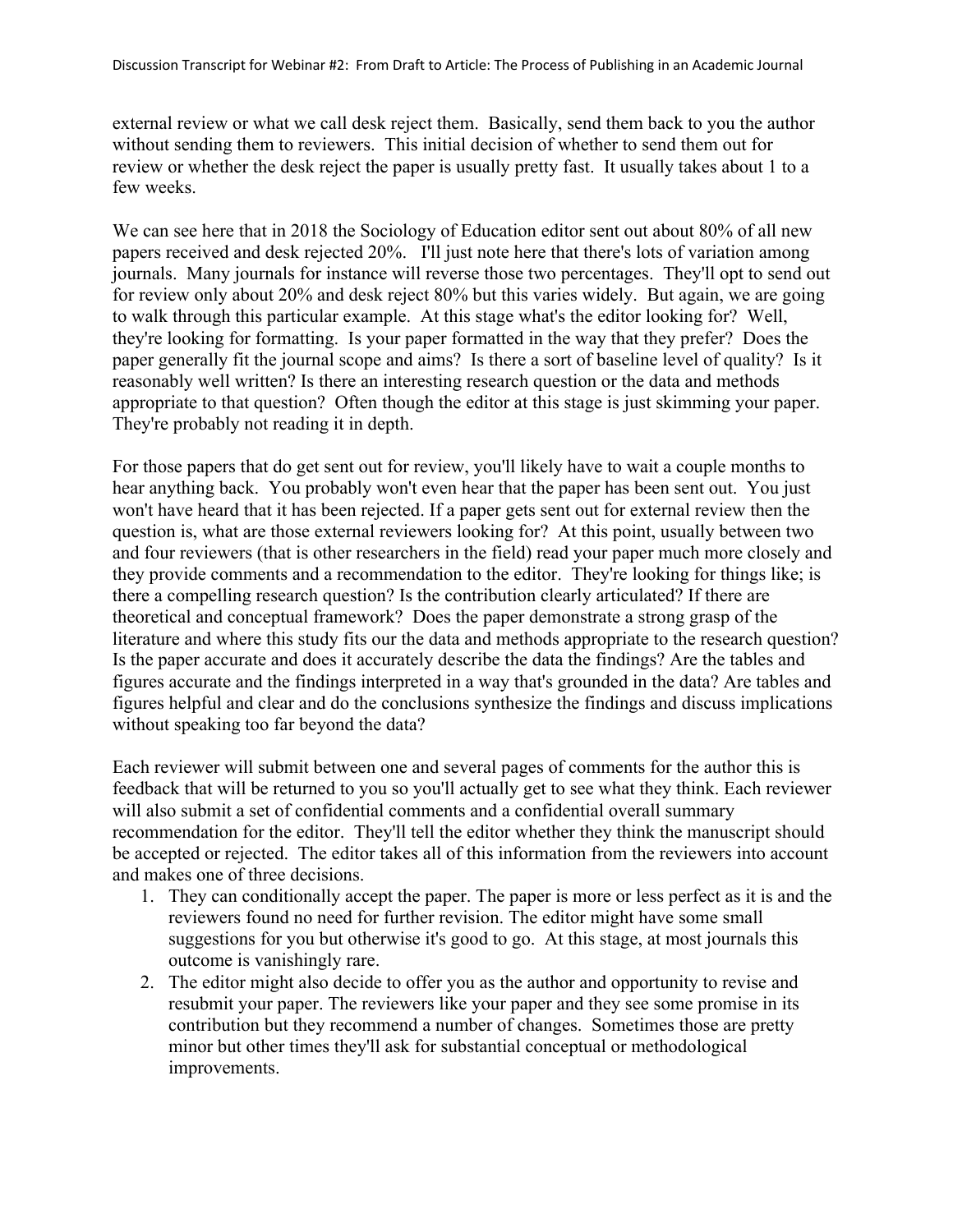3. Finally, the editor may decide to reject your paper. The reviewers weren't sold on the way the paper is written and they don't believe that simply revising this paper will improve its chances of being accepted at this particular journal.

In this example at the Sociology of Education, no papers were conditionally accepted at this stage. About 1 in 5 were offered an opportunity to revise and resubmit an 80% most are rejected at this stage. When you do get an R & R (a revise and resubmit) you'll have a period of time generally a few months to make those revisions and resubmit your paper for additional review.

When you resubmit your paper, the paper will get sent back out to reviewers often the same ones who reviewed the original submission but sometimes a new one or two reviewers. Again the reviewers will read the paper closely and consider how well you responded to their initial suggestions and concerns. They'll provide feedback to you and an overall recommendation to the editor and the editor then makes one last decision. They'll either conditionally accept the paper, offer another opportunity to revise and resubmit, or reject the paper.

In our example, at the Sociology of Education most papers at this point are conditionally accepted about 20% are returned to the reviewer for to the author for more revisions and another 10% are rejected.

# **[SLIDE 13]**

## Patrick:

When a decision has been made on your paper at any stage you'll probably get a heart-wrenching and sort of ominous sounding email with a subject line something to the effect of 'a decision has been made on your manuscript'. Take a deep breath and open the email. If your paper is rejected - I'm not gonna lie it's not gonna feel great and it doesn't really get easier - don't take it personally. Your paper will find a home. Sometimes it just takes a little trial and error. Look back to your ranked list of target journals and take what you can from the editor's and reviewer's feedback. Maybe they have some good suggestions for how to improve the paper before you submit it to the next place. In fact, you might get the same reviewer at the next journal so it's generally a good idea to at least consider their comments seriously.

If your paper on the other hand is extended an opportunity to revise and resubmit count this as a win and update your CV. Here's what I generally do when I get an R & R;

- I read through the reviews just to get an initial sense of what the reviewers did and didn't like about the paper and
- Then I put the paper and comments away for at least a day more often a few weeks. I know that I need some distance in time to reflect on the paper and think about what I need to do to make it stronger and increase its chances of publication in the next round
- After some period of time I go back to the reviews and I make a plan. I put all of the reviewer's suggestions, comments, questions, and concerns in a new document so that they're all organized in one place
- I think about which I'm going to tackle first and which I'm going to save for later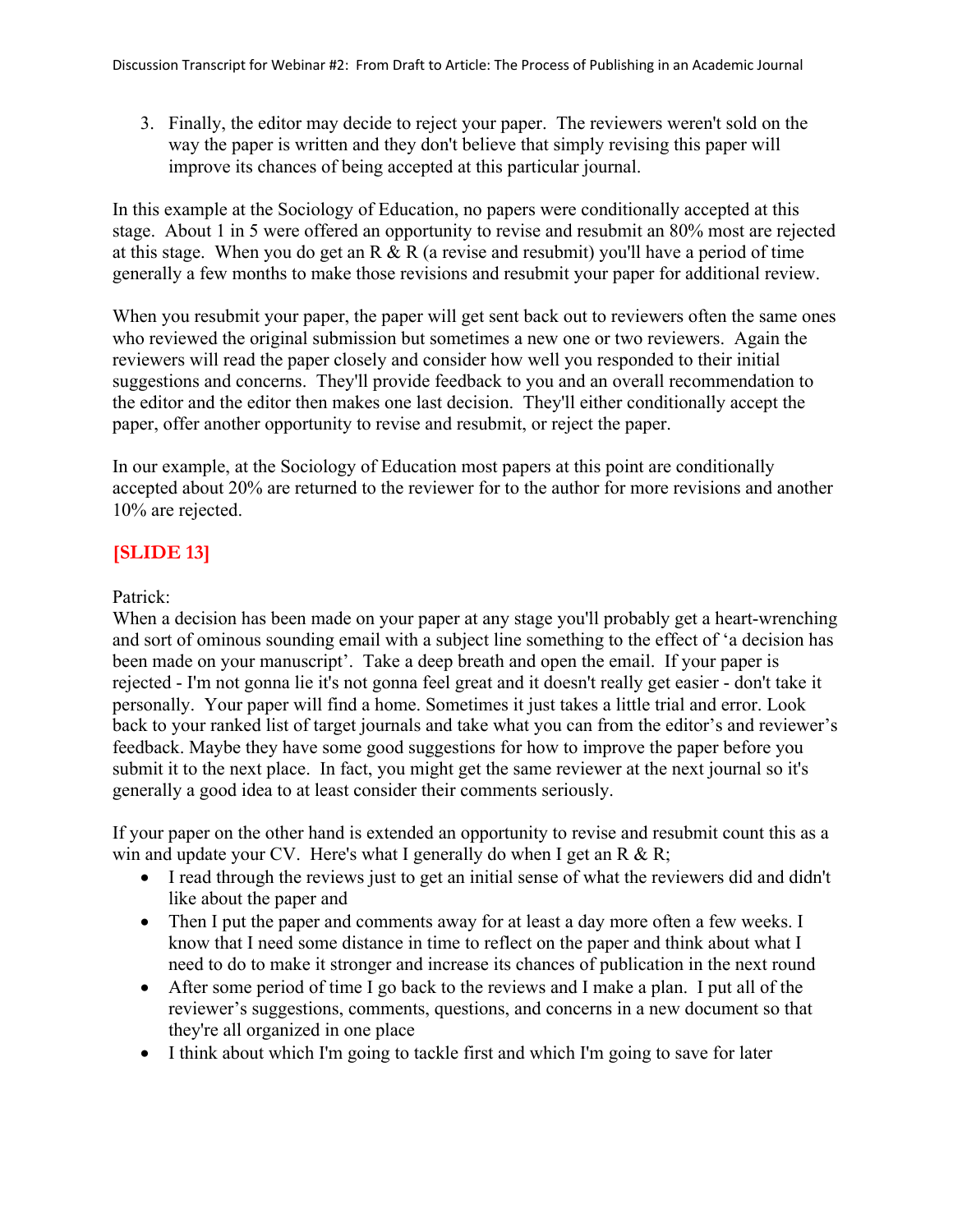- I give myself a deadline. The journal will often give you a deadline but I set my own as well and I think concretely about how I'm going to budget my time over the next few weeks and months
- I work through the revisions. As you're working through the revisions and responding to the comments and questions from the reviewers be sure to take notes. When you go to resubmit your paper (in addition to the revised manuscript itself) the journal will often ask you to prepare a memo to the reviewers that outlines how you responded to each of their questions, suggestions, and comments so it's helpful to take notes as you do this along the way

# **[SLIDE 14]**

# Patrick:

I'm going to wrap up here and then I'm happy to answer your questions and I just want to offer a few pieces of other advice.

- Be patient! Academic publishing takes a long time (years in fact) and you'll often have to wait a while before getting feedback in the form of reviews and decision from the editor
- I can't, and I've already said this, don't take rejection personally. It's going to happen and it happens to the best researchers. Just know that most reviewers and editors are operating in good faith they're committed to the scientific enterprise and many see reviewing as an important part of their service to the discipline
- Celebrate the wins and getting an R  $&$  R is a huge win
- Talk to your advisor throughout the whole process of publication from an initial idea of a paper you have and to how to respond to editor's decisions and reviewer's comments
	- o I'd recommend that you ask your advisor to see a full publication packet for one of their papers ask to see the initial submission, the reviews they got, their revision of that paper, their revision memo that they wrote to the reviewers, and the final published article
	- o I think this will take some mystery out of the process and it will show that more likely than not the initial submission looks very different from the final published article which I think is a good thing generally speaking since it represents progress and the incorporation of some usually helpful feedback along the way

I will end my presentation here but I'm excited to hear what questions you have!

# **[SLIDE 15]**

Nicole:

Thank you so much for an excellent presentation Patrick! We will now turn the questions from the audience as well as some of the questions we received in advance of the webinar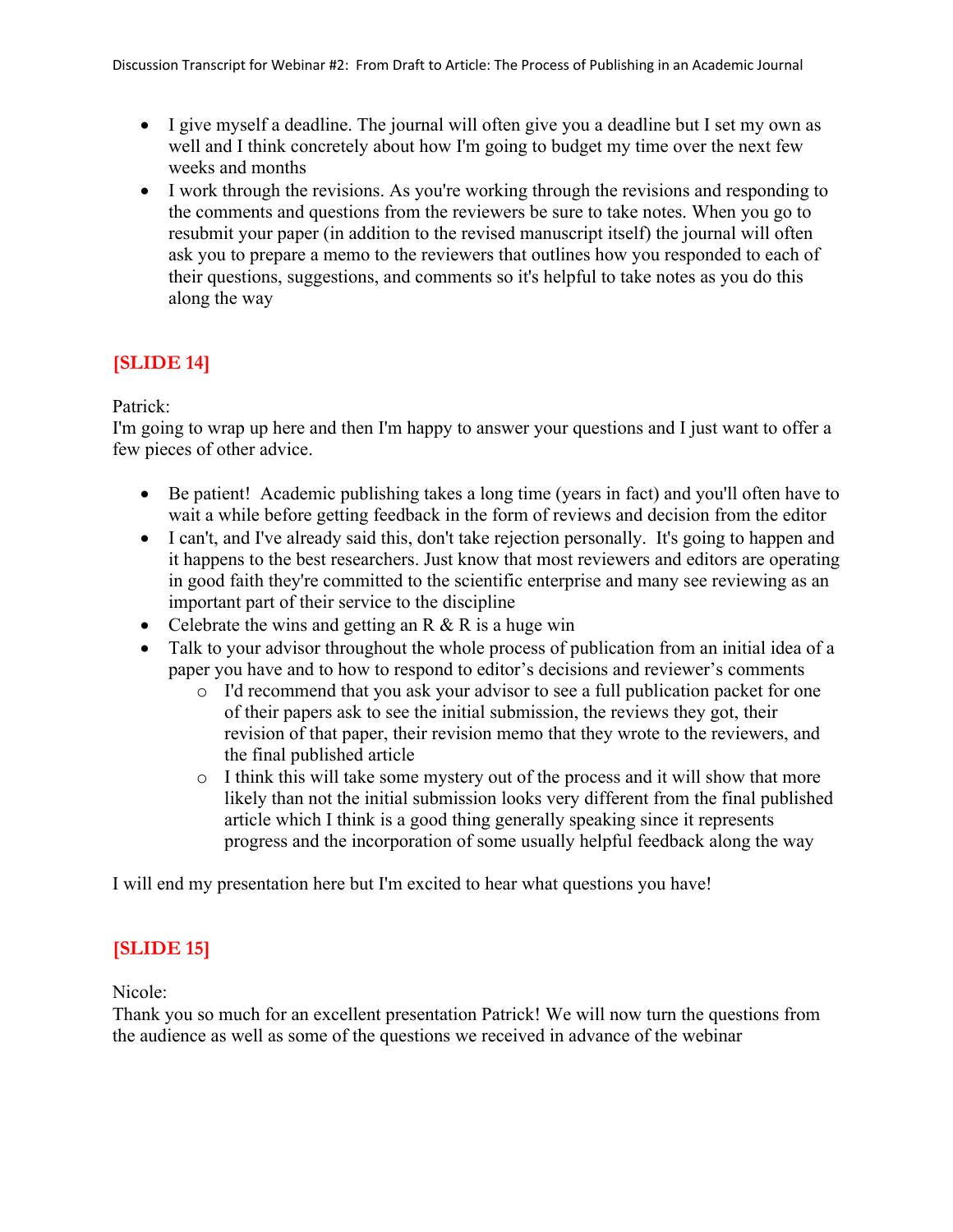### Question 1 -

Can publishing ever look bad on your resume if it's not a good journal?

### Answer -

Almost every question I answer we'll start with 'It depends' so just assume that I say it depends but like I said before journals do vary widely in quality. It won't necessarily look bad if you're if the journal you submit to has say a slightly lower impact factor or is slightly lower ranked provided that it's a journal that your work speaks to. It is best if the journal is in your discipline or subfield and that it's not a predatory journal (and again I've given a couple links and that give you known list of many of those) most publications are going to be good news for you and your CV. Of course, you want to try and get your paper into the highest quality journal with the farthest reach and that's the most well regarded in your discipline but there's variation even there. For instance, when I think through what might be good generalist or broad journal, you know my first instinct is I'm going to try and get this in the American Journal of Sociology. But I know that's probably not going to be realistic for me and so I will probably start looking a little bit lower down in the list and knowing that it's still going to send a signal that my paper or was deemed interesting and important by a set of external reviewers.

### Question 2 –

If you're looking for a career in academia is it be better to hold off on publishing if you're not confident that it can be accepted in a good journal? Or is it better to have a large volume of publications on your CV? Can publishing ever look bad on your resume if it's not a good journal?

## Answer –

Yeah, this question of quality versus quantity is a good one. And generally, I think I'd lean towards quality. Certainly the aim, and when you complete graduate school, that is when you complete your PhD and go out on the job market, is to have a couple papers that have been published. Doesn't mean you have to have 10 or 15, or enough to get tenure, right? But you should aim for at least one or two or so. You sort of want to balance quality versus quantity. So definitely aim for quality. Try and get your paper as strong as you can get it and send it to the best journal that you think is a good fit for that paper. But recognize that there's a ton of journals out there, so every paper has a home somewhere.

#### Question 3 -

Are book reviews less prestigious to publish? And is there a type of publication that is more valued in academia?

#### Answer –

So there is generally a hierarchy of publications. Whether it's quantitative or qualitative, an empirical study is sort of the gold standard. That's what we should be aiming for. Papers that you submit to edited volumes that will come out as chapters and books, those are useful on the CV, but certainly if we were to rank them, they'd be ranked under an empirical journal article. And book reviews are certainly evidence that you're engaging with the literature, you're engaging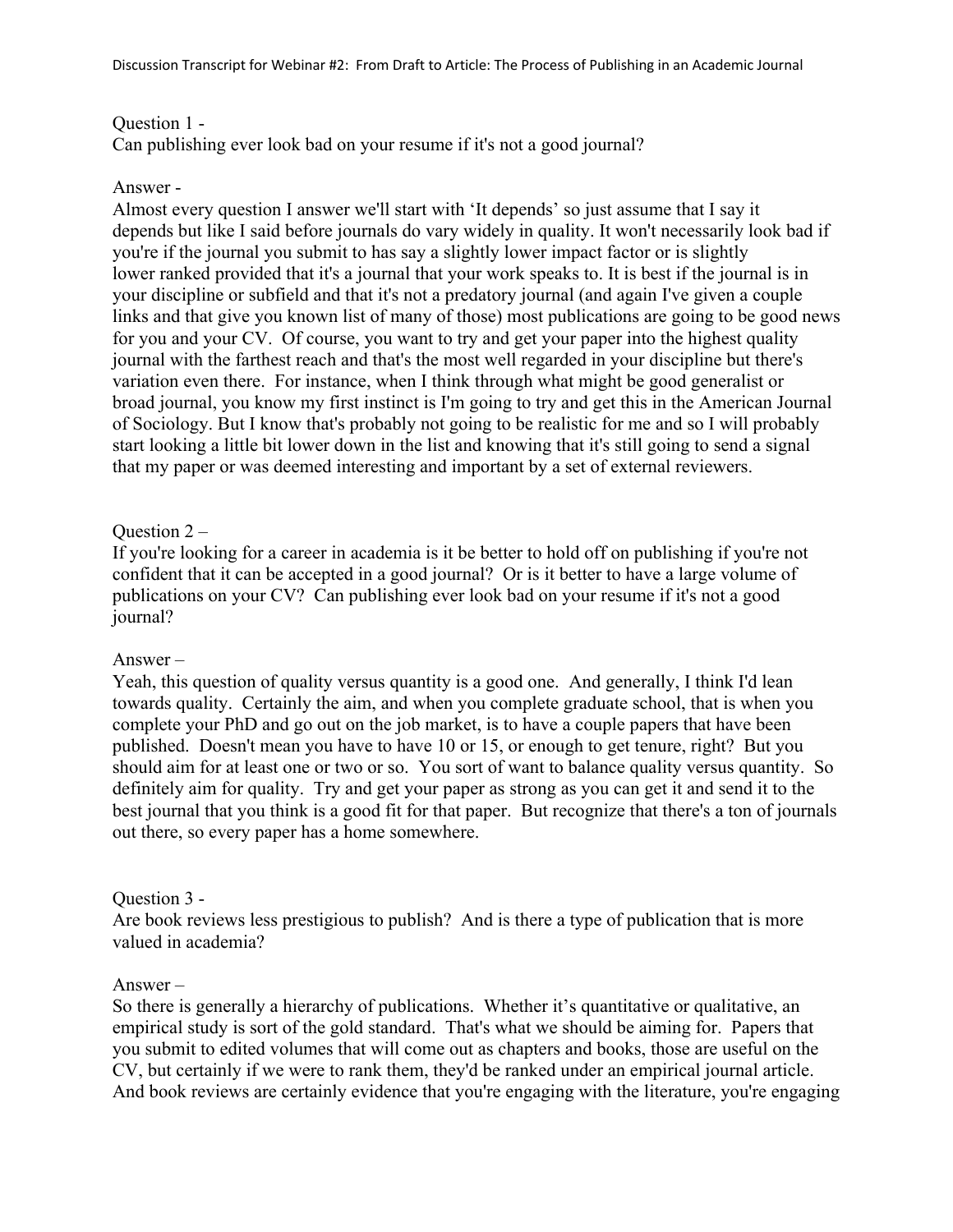with the body of scholarship that's out there in your field, but they too would be ranked as sort of a little bit under and the usual empirical journal article. That's not to say don't do them, but if you're faced with the choice between getting a book review out, or sort of drafted and published, and making progress on turning, say your MA thesis into a journal article, go with the MA thesis to journal article.

#### Question 4 –

Are you familiar with submitting non-empirical papers to journals? And could you maybe speak about them? Is it possible to submit theoretical essays from graduate level coursework that doesn't use data?

#### Answer –

Yeah, there are definitely journals out there which accept a variety of kinds of work. So when I recommend sort of to look at the aims and scope of journals you might be interested in, that section on the journals website should give you an idea of what kinds of articles or papers they accept beyond the traditional empirical journal article. So there are definitely journals out there that except theoretical pieces, there are whole journals dedicated to what are essentially literature reviews. And yeah, so I would suggest if you've got an idea for something that you'd like to develop into a publishable paper, chances are there is a journal out there that will publish that kind of work, even if it doesn't fit, you know, our definition of a traditional empirical article.

# Question 5 – What are the kinds of things that you think that we should include in our cover letter?

#### Answer –

That's a good question. So the cover letter should be really brief. If they go over a page, you've probably written too much. When I approach a cover letter, I usually have three very quick paragraphs. The first paragraph does the usual, "I enthusiastically submit my article titled "X" to journal "Y." The next paragraph, very quickly, certainly not as long as the abstract of the paper, but very quickly, tells the editor what this paper does. What research question does it answer? Sometimes, what data does it use to answer that question? And maybe what the high-level findings are. So very quick, couple of sentences paragraph. And then the final paragraph, for me, tries to convince the editor that their journal is the right home for my paper. So if, say, I'm submitting to the sociology of education, I will want to look at the aims and scope of that journal, in particular, and think about what elements of my paper make it the right fit for those aims and scope. So real quick, three paragraphs, it's very short, but it just gives the editor a quick idea of what my papers all about, because again, they're probably not reading your paper in-depth.

Question 6 –

What happens if once your paper is accepted for an R & R and you get that feedback back, if there are two reviewers providing conflicting comments?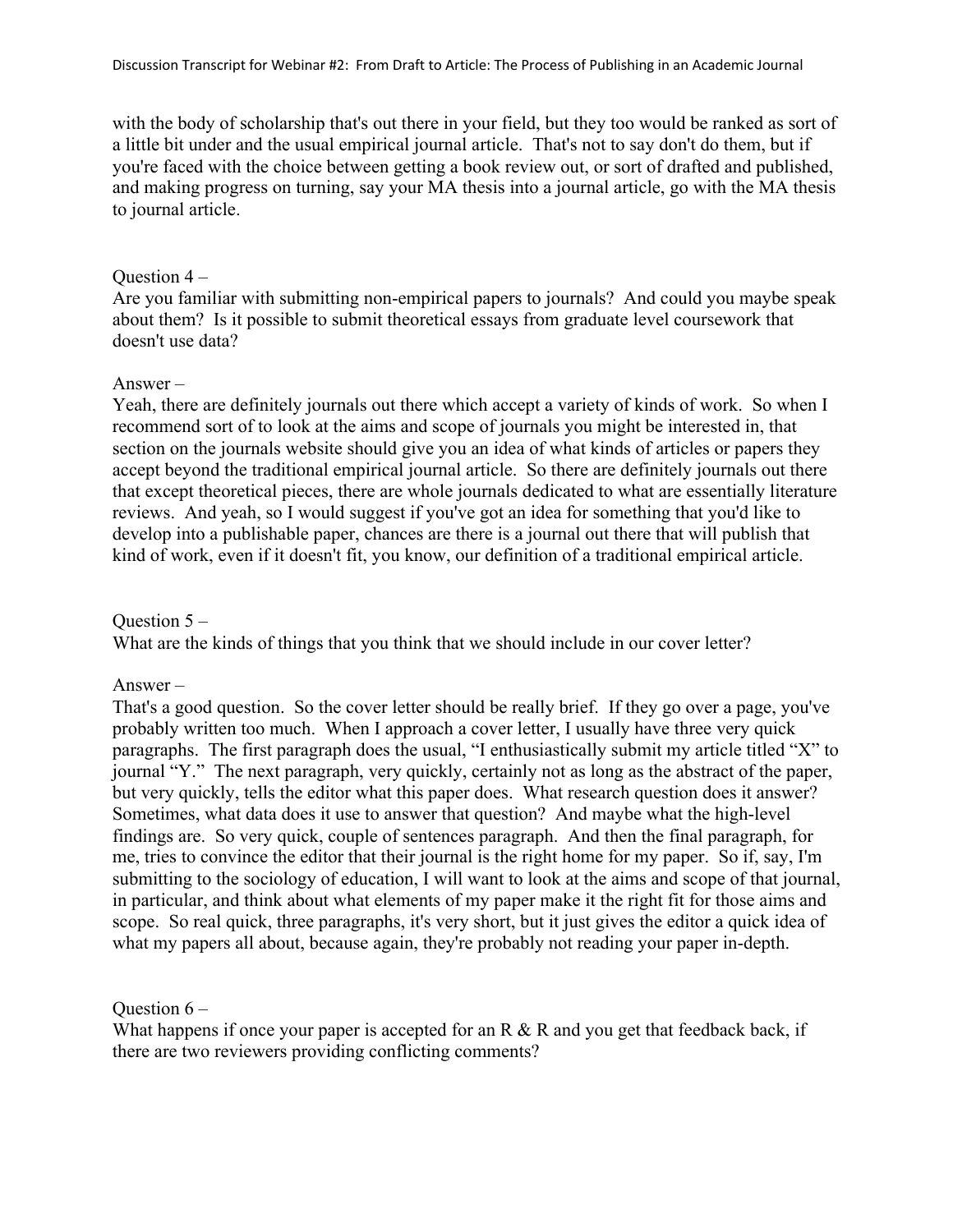#### Answer –

Yes, that is a great question! And it happens not infrequently—that is to say it happens a lot. There are a couple different strategies. So first, there are some editors out there which will try to help you adjudicate between the two reviewers conflicting suggestions. So some editors will actually take a pretty active role in their decision letter to you to try and guide you toward one reviewers comments or the other, because they have an idea of what they would like your paper to look like. If they do that, then really on what the editor is saying. Because they're the ones who are ultimately going to make the decision on your paper. If the editor doesn't do that, and they sort of leave you as the author to fend for yourself against these conflicting reviewers, well then use the reviewer memo, the memo you write to reviewers outlining all of the changes you made, to just sort of dive into that contradiction. So what I'll do sometimes, in those cases, is I'll engage with both reviewers. And sometimes I'll try and answer both of them. Here's an example. Let's say one reviewer is asking for more analyses or like a different kind of model, and another reviewer says, you know, "You need to scale back. Your paper tries to do too much. You need to do less." Well to the reviewer who's asking for more, maybe I'll actually run the analysis that they recommend, not put it in the paper, but put it in the revision memo. So the reviewer can see that I took their comments seriously, but then I'll explain why it's not the right decision for my paper as I see it. Perhaps what they're asking for is beyond the scope of this study. Perhaps what they're asking for is in direct contradiction to what the editor or another reviewer said, but I will at least have shown them that I've been taking their suggestions seriously. And if they're really interested in that additional analysis, say that it's in the revision memo. So I try to use the revision memo, and for me, they can be quite long, to engage with all of the reviewers comments, while making it very clear what ends up in the revised manuscript and what doesn't.

#### Ouestion  $7 -$

When you're doing an R & R and maybe you've become really overwhelmed or maybe this piece has been rejected by several journals, when do you abandon the process?

#### Answer –

Yeah, that's a good question. If you get an R & R, you should probably not abandon the process. Your paper at the R & R stage, if you've been invited to write a revision of your paper, that's a really good sign. Right? The editor has committed, in some way, they've invested in your paper. They want to see your papers succeed. Otherwise, they would have rejected it, either without sending it out for review or after getting some reviews and taking in the reviewers' feedback. If you've got an R & R, stick with it. Try and respond to the reviewer's comments, and get the paper back to the journal. The editor wants to see a revision. Now, if you're feeling overwhelmed and you come up against the editor's deadline for the R & R, just emailed the journal and asked for an extension. Chances are, when you email the journal, you're not actually emailing the editor themselves, you're probably emailing another graduate student who's managing the journal. And the deadlines are pretty arbitrary anyway. If you're feeling overwhelmed and you think another week or a couple weeks might help you respond better to the reviewers, ask for more time. Now, if you're not at an R & R stage, if your paper has been rejected by 3, 4, 5 journals, first, recognize that that's not uncommon. You're in good company. And second, think about what might not be working about your paper. At that point, now, you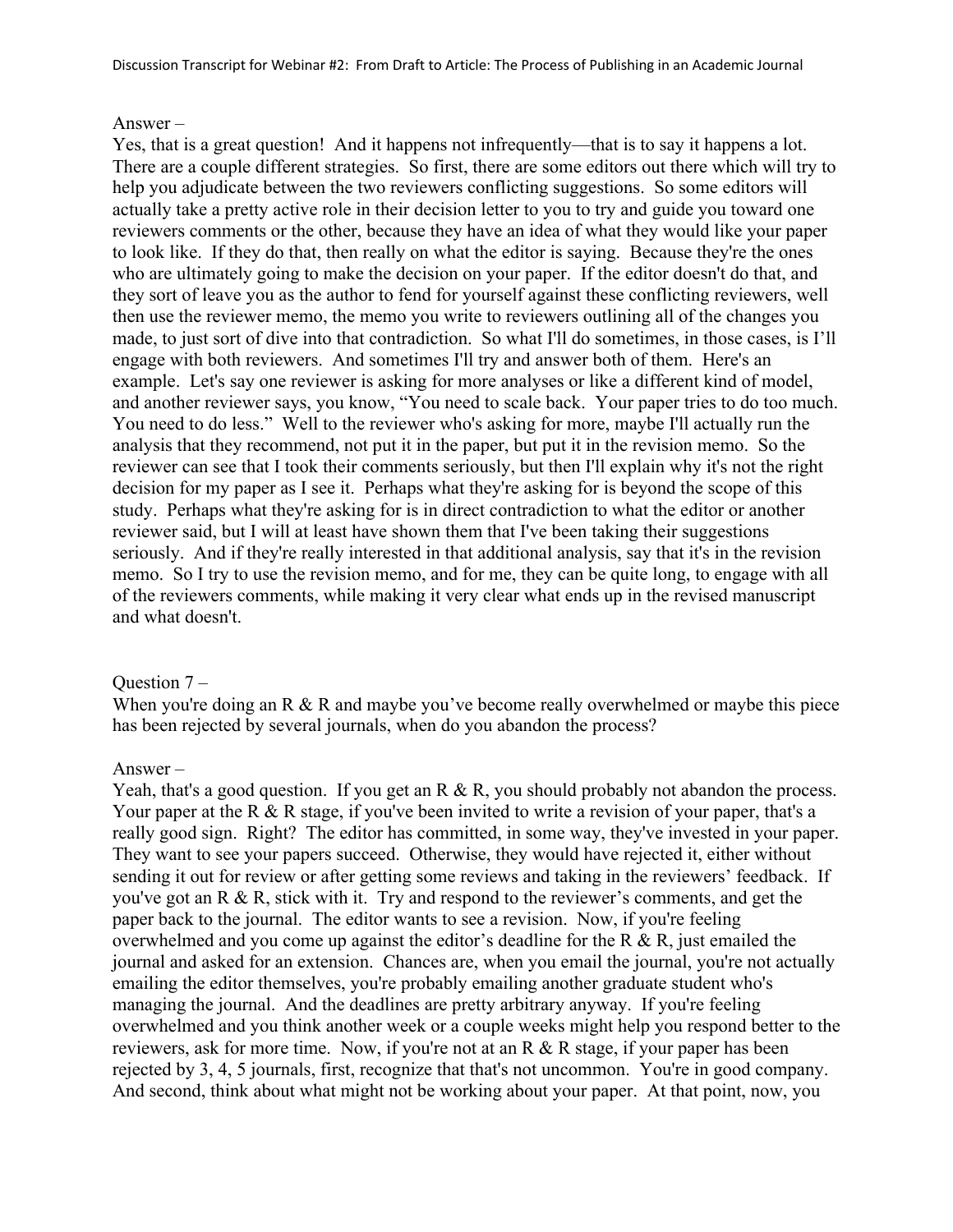have a number of journals, a number of reviewers, and a number of editors have seen your paper and they're all responding to it in a similar way. Is there some way you can think about how to refine your research question? Can you better articulate the existing literature and how your paper offers a contribution to it? Maybe you need to add some more data? Maybe the case you're making, the argument you're making, isn't being effectively supported by the data you have? So maybe you need to collect more data. These are things, I think, that if you get rejected from multiple journals, to try and think about because you've gone through the sort of trouble and labour of writing a paper. It may not have found a home yet, certainly there's a home for it out there somewhere, cut you may have to do some revising before sending it out to a new journal.

#### Ouestion  $8 -$

What kind of considerations do journal editors have in relation to submissions from non-native English speakers or writers?

### Answer –

That's a really good question! So, to be honest, when the editor first sees the paper and is making a recommendation, they're probably not reading it closely enough to know one way or the other. They're really deciding whether to send it out for review or to desk reject the paper based on, "Does it ask an interesting question?" "Does it use data and methods that are appropriate to the question?" And "Does the topic under consideration by the paper fit with the aims and scope of the journal?" The reviewers are the ones who are going to read the paper much more closely. And I can tell you, from at least my experience as a reviewer, but also my experience an editorial board reading reviewers comments about a lot of different papers that vary widely in style, in grammar, in sort of writing clarity, whether or not someone's a native English speaker or not. I can say that the reviewers are generally going to give the benefit of the doubt to the author. That is, even if the paper could use some editing, and copy editing comes later in the process anyway, if the paper can use some editing, most reviewers will try and look past that and see what the paper is actually about. We'll take the paper on its substantive merits more often, I think, than they will on the style of the paper. Again, once the paper is fully accepted to a journal, it then goes through another more intensive copy-editing process, where, you know, issues like that can sort of be cleaned up.

## Ouestion  $9 -$

You mentioned previously that you had experience as a reviewer, can you tell us, for you, what differentiates papers that you that you think should be put forward or get a solid R  $\&$  R and ones that don't?

#### Answer –

Yeah, that's a really good question. For me, and this varies a little bit by the journal, right? If I'm reviewing for a broad generalist journal, like Social Science Research, or the American Sociological Review, I'm looking for papers that develop and strongly support an argument that speaks to the discipline of sociology in full, right? Versus if I'm looking at a paper and reviewing a paper for Sociology of Education, then sort of the focus and the literature that it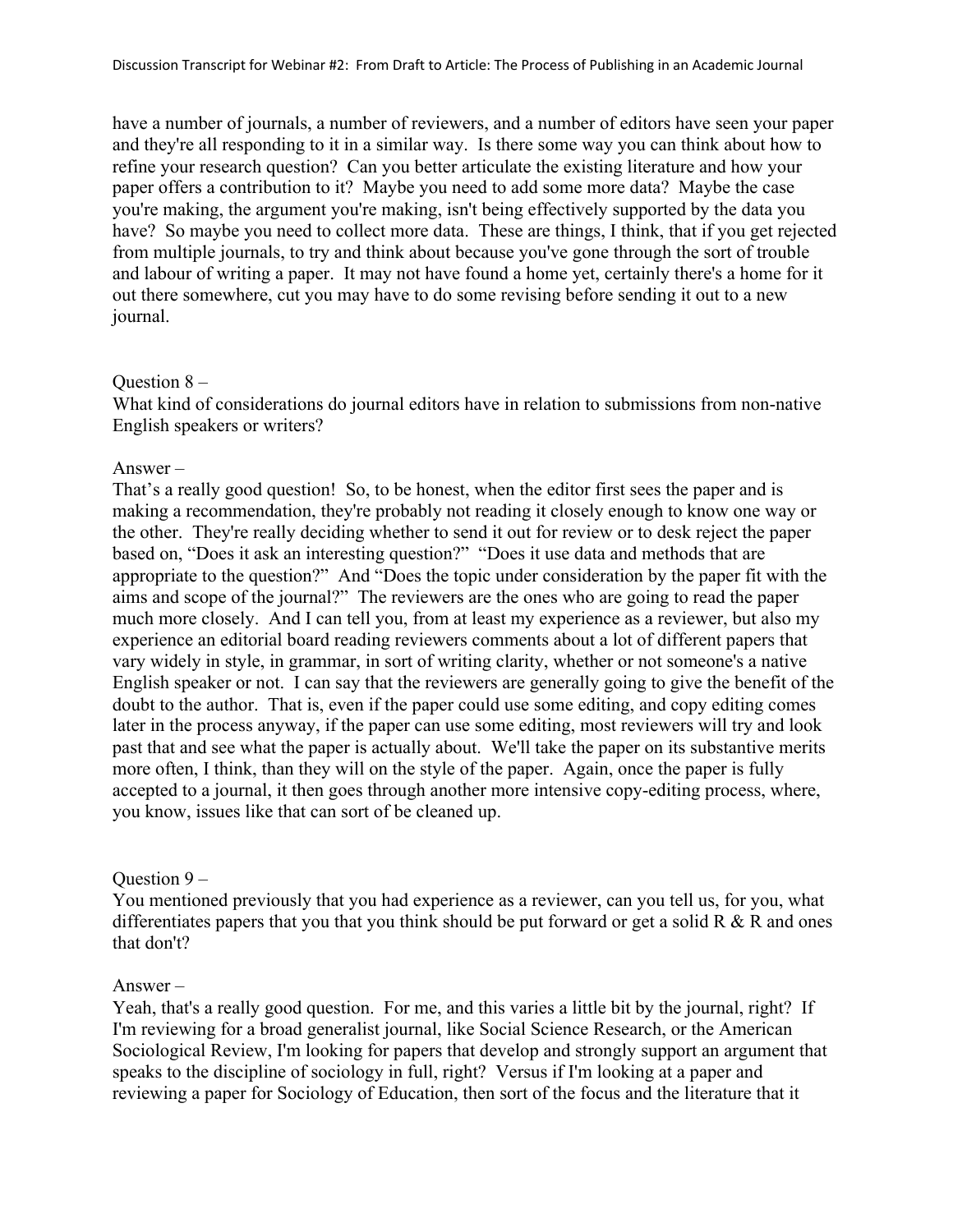needs to speak to is a little bit narrower. Regardless, what I'm looking for is really some of the things that I mentioned before. Does the paper make a clear case for its contribution? That is, does it use the literature review to identify an important gap in the literature and specify pretty clearly how their paper starts to fill that gap? I'm looking for not only an interesting research question, but one that's answerable by their data and methods. And so, I especially look for a match between data and methods and the question being asked. I also look for whether the front end of the paper, so the introduction, background, and literature review, whether those help prepare the reader for what comes next in the findings. That is, the literature review should have a goal. And that goal should be first, again, to convince the reader that there's this important gap in the literature. But second, to try and build toward a set of hypotheses or expectations that will be tested by the data, tested by the methodology, and findings. What I'm looking for overall is that the paper flows really nicely. That the introduction, the background and literature review, the data and methods, and findings all build toward the same end.

#### Ouestion  $10 -$

I'm just going to remind everyone that we have only a few more minutes to answer questions, and if we don't get through them all, we will answer them online for the transcript recording. For the next question, will academic journals accept submissions from people not in academia? For example, will they accept papers for someone who wrote during grad school, even if they've graduated?

#### Answer –

Absolutely. Yes. You do not need an academic affiliation to submit a paper to a journal.

#### Question 11 –

Can somebody tweak the same paper and publish it more than once in different papers, although the bulk of it is similar? Or can they break it up in parts and then send it out to different journal as different papers?

#### Answer –

The papers that you submit for publication need to be sufficiently different. If they're answering the same research question, that's one thing—I mean, a lot of papers out there answer the same general research question, right? But if they're answering the exact same specific research question, the papers are probably too similar. If they're using the same data and methods, that's probably okay, provided you're using those data to answer sufficiently different research questions. Certainly, when we write our first drafts of papers, they may be too big, right and may cover too much ground for a single journal publication. And then it's important to think about how do you break it up so that the two resulting papers are sufficiently different? They should not ask the same exact question. And they should not provide the same exact pieces of evidence. I keep using the word "sufficiently different," and that's a little bit vague, but they should be sufficiently different.